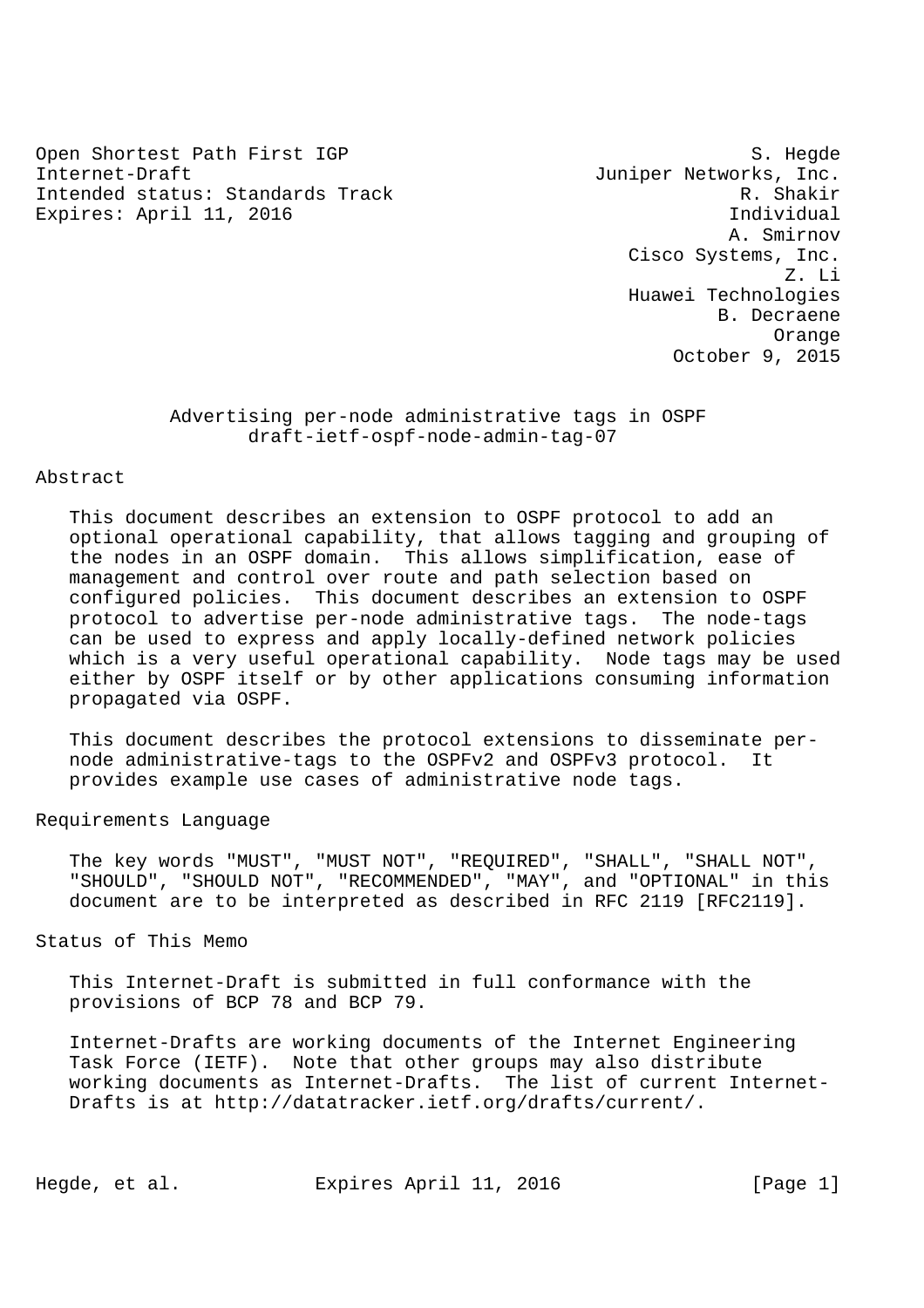Internet-Draft OSPF node admin tags October 2015

 Internet-Drafts are draft documents valid for a maximum of six months and may be updated, replaced, or obsoleted by other documents at any time. It is inappropriate to use Internet-Drafts as reference material or to cite them other than as "work in progress."

This Internet-Draft will expire on April 11, 2016.

Copyright Notice

 Copyright (c) 2015 IETF Trust and the persons identified as the document authors. All rights reserved.

 This document is subject to BCP 78 and the IETF Trust's Legal Provisions Relating to IETF Documents (http://trustee.ietf.org/license-info) in effect on the date of publication of this document. Please review these documents carefully, as they describe your rights and restrictions with respect to this document. Code Components extracted from this document must include Simplified BSD License text as described in Section 4.e of the Trust Legal Provisions and are provided without warranty as described in the Simplified BSD License.

# Table of Contents

| 2.                                                  |    |
|-----------------------------------------------------|----|
| OSPF per-node administrative tag TLV<br>3.          |    |
| 3.1                                                 |    |
| 3.2. Elements of procedure                          | 4  |
|                                                     | 6  |
| 4.1. Service auto-discovery                         | 6  |
| 4.2. Fast-Re-routing policy                         | 6  |
| 4.3. Controlling Remote LFA tunnel termination      |    |
| 4.4.<br>Mobile back-haul network service deployment | 8  |
| 4.5. Explicit routing policy                        | 9  |
| 5.                                                  | 11 |
| Operational Considerations<br>б.                    | 11 |
| Manageability Considerations<br>7.                  | 11 |
| 8.                                                  | 11 |
| 9.                                                  | 12 |
| 10.                                                 | 12 |
|                                                     | 12 |
| Normative References<br>11.1.                       | 12 |
| Informative References<br>11.2.                     | 13 |
| Authors' Addresses                                  | 13 |
|                                                     |    |

Hegde, et al. Expires April 11, 2016 [Page 2]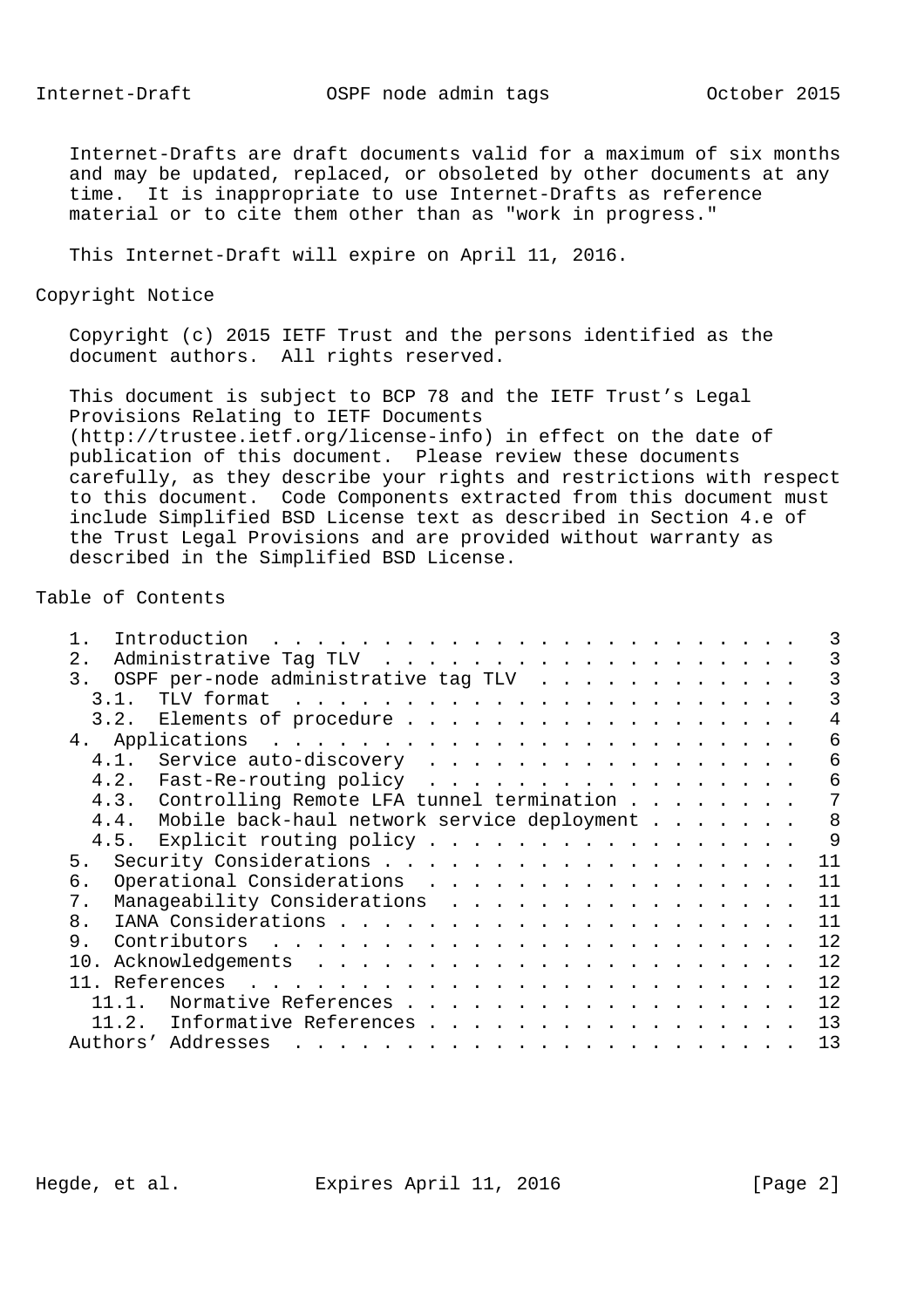### 1. Introduction

 It is useful to assign a per-node administrative tag to a router in the OSPF domain and use it as an attribute associated with the node. The per-node administrative tag can be used in variety of applications, for ex: - Traffic-engineering applications to provide different path-selection criteria, - Prefer or prune certain paths in Loop Free Alternate (LFA) backup selection via local policies.

 This document provides mechanisms to advertise per-node administrative tags in OSPF for route and path selection. Route and path selection functionality applies to both to TE and non-TE applications and hence new TLV for carrying per-node administrative tags is included in Router Information LSA [RFC4970] .

# 2. Administrative Tag TLV

 An administrative Tag is a 32-bit integer value that can be used to identify a group of nodes in the OSPF domain.

 The new TLV defined will be carried within an RI LSA for OSPFV2 and OSPFV3. Router information LSA [RFC4970] can have link, area or AS level flooding scope. Choosing the flooding scope to flood the group tags are defined by the policies and is a local matter.

 The TLV specifies one or more administrative tag values. An OSPF node advertises the set of groups it is part of in the OSPF domain. (for example, all PE-nodes are configured with certain tag value, all P-nodes are configured with a different tag value in the domain). Multiple TLVs MAY be added in same RI-LSA or in a different instance of the RI LSA as defined in [I-D.acee-ospf-rfc4970bis].

3. OSPF per-node administrative tag TLV

#### 3.1. TLV format

 [RFC4970], defines Router Information (RI) LSA which may be used to advertise properties of the originating router. Payload of the RI LSA consists of one or more nested Type/Length/Value (TLV) triplets. Node administrative tags are advertised in the Node Administrative Tag TLV. The format of Node Administrative Tag TLV is: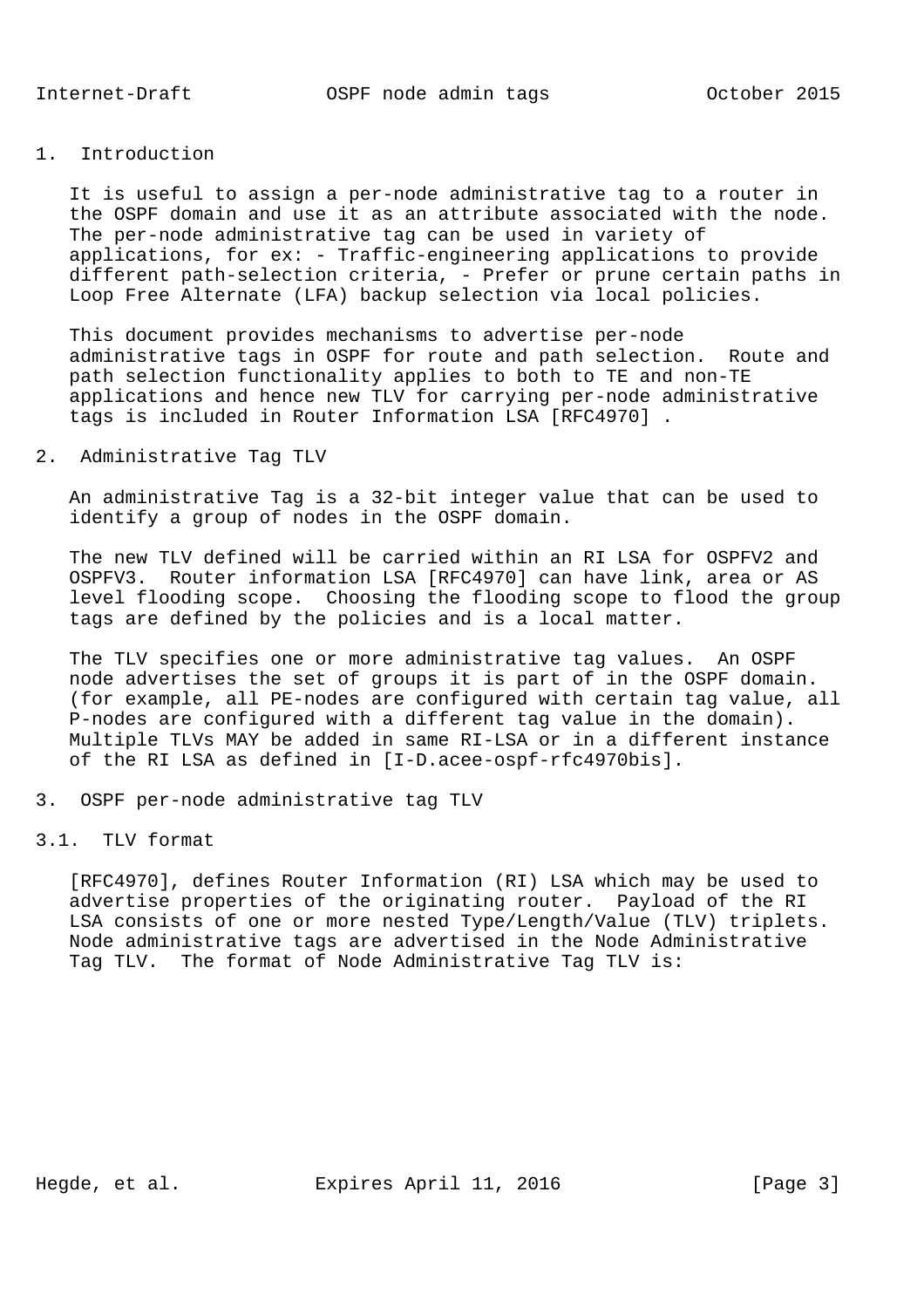

Figure 1: OSPF per-node Administrative Tag TLV

Type : TBA, Suggested value 10

 Length: A 16-bit field that indicates the length of the value portion in octets and will be a multiple of 4 octets dependent on the number of tags advertised.

 Value: A sequence of multiple 4 octets defining the administrative tags. At least one tag MUST be carried if this TLV is included in the RI-LSA.

#### 3.2. Elements of procedure

 Meaning of the Node administrative tags is generally opaque to OSPF. Router advertising the per-node administrative tag (or tags) may be configured to do so without knowing (or even explicitly supporting) functionality implied by the tag.

 Interpretation of tag values is specific to the administrative domain of a particular network operator, and hence tag values SHOULD NOT be propagated outside the administrative domain to which they apply. The meaning of a per-node administrative tag is defined by the network local policy and is controlled via the configuration. If a receiving node does not understand the tag value or does not have a local policy corresponding to the tag, it ignores the specific tag and floods the RI LSA without any change as defined in [RFC4970].

 The semantics of the tag order has no meaning. That is, there is no implied meaning to the ordering of the tags that indicates a certain operation or set of operations that need to be performed based on the ordering.

Hegde, et al. Expires April 11, 2016 [Page 4]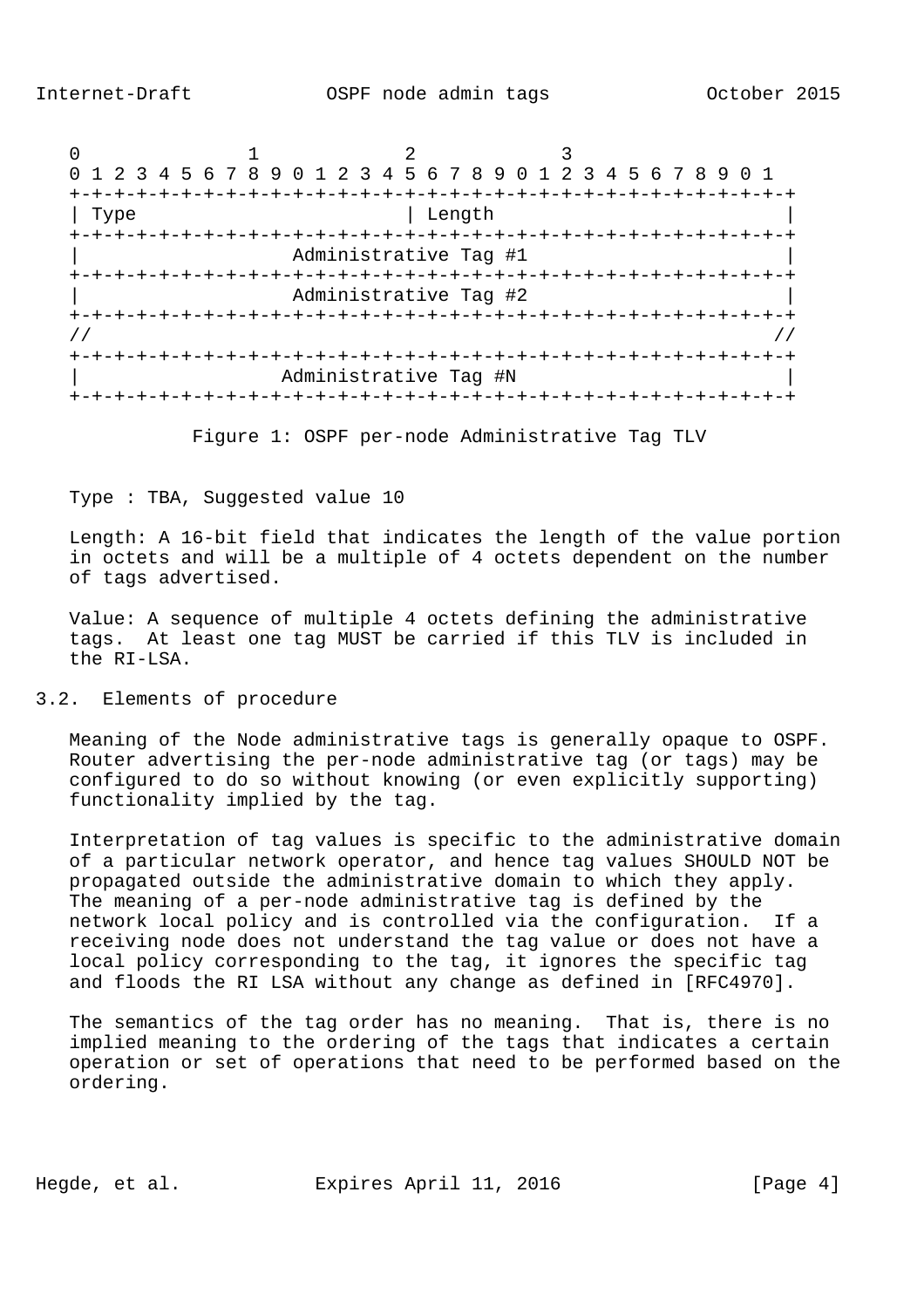Each tag MUST be treated as an independent identifier that MAY be used in policy to perform a policy action. Tags carried by the administrative tag TLV SHOULD be used to indicate independent characteristics of a node. The administrative tag list within the TLV MUST be considered an unordered list. Whilst policies may be implemented based on the presence of multiple tags (e.g., if tag A AND tag B are present), they MUST NOT be reliant upon the order of the tags (i.e., all policies should be considered commutative operations, such that tag A preceding or following tag B does not change their outcome).

 To avoid incomplete or inconsistent interpretations of the per-node administrative tags the same tag value MUST NOT be advertised by a router in RI LSAs of different scopes. The same tag MAY be advertised in multiple RI LSAs of the same scope, for example, OSPF Area Border Router (ABR) may advertise the same tag in area-scope RI LSAs in multiple areas connected to the ABR.

 The per-node administrative tags are not meant to be extended by the future OSPF standards. The new OSPF extensions MUST NOT require use of per-node administrative tags or define well-known tag values. Node administrative tags are for generic use and do not require IANA registry. The future OSPF extensions requiring well known values MAY define their own data signalling tailored to the needs of the feature or MAY use capability TLV as defined in [RFC4970].

 Being part of the RI LSA, the per-node administrative tag TLV must be reasonably small and stable. In particular, but not limited to, implementations supporting the per-node administrative tags MUST NOT tie advertised tags to changes in the network topology (both within and outside the OSPF domain) or reachability of routes.

 Multiple node administrative tag TLVs MAY appear in an RI LSA or multiple node administrative tag TLVs MAY be contained in different instances of the RI LSA. The node administrative tags associated with a node that originates tags for the purpose of any computation or processing at a receiving node SHOULD be a superset of node administrative tags from all the TLVs in all the received RI LSA instances originated by that node.When an RI LSA is received that changes the set of tags applicable to any originating node, a receiving node MUST repeat any computation or processing that is based on those administrative tags.

 When there is a change or removal of an administrative affiliation of a node, the node MUST re-originate the RI LSA with the latest set of node administrative tags. On the receiver, When there is a change in the node administrative tag TLV or removal/ addition of a TLV in any instance of the RI-LSA, implementations MUST take appropriate

Hegde, et al. Expires April 11, 2016 [Page 5]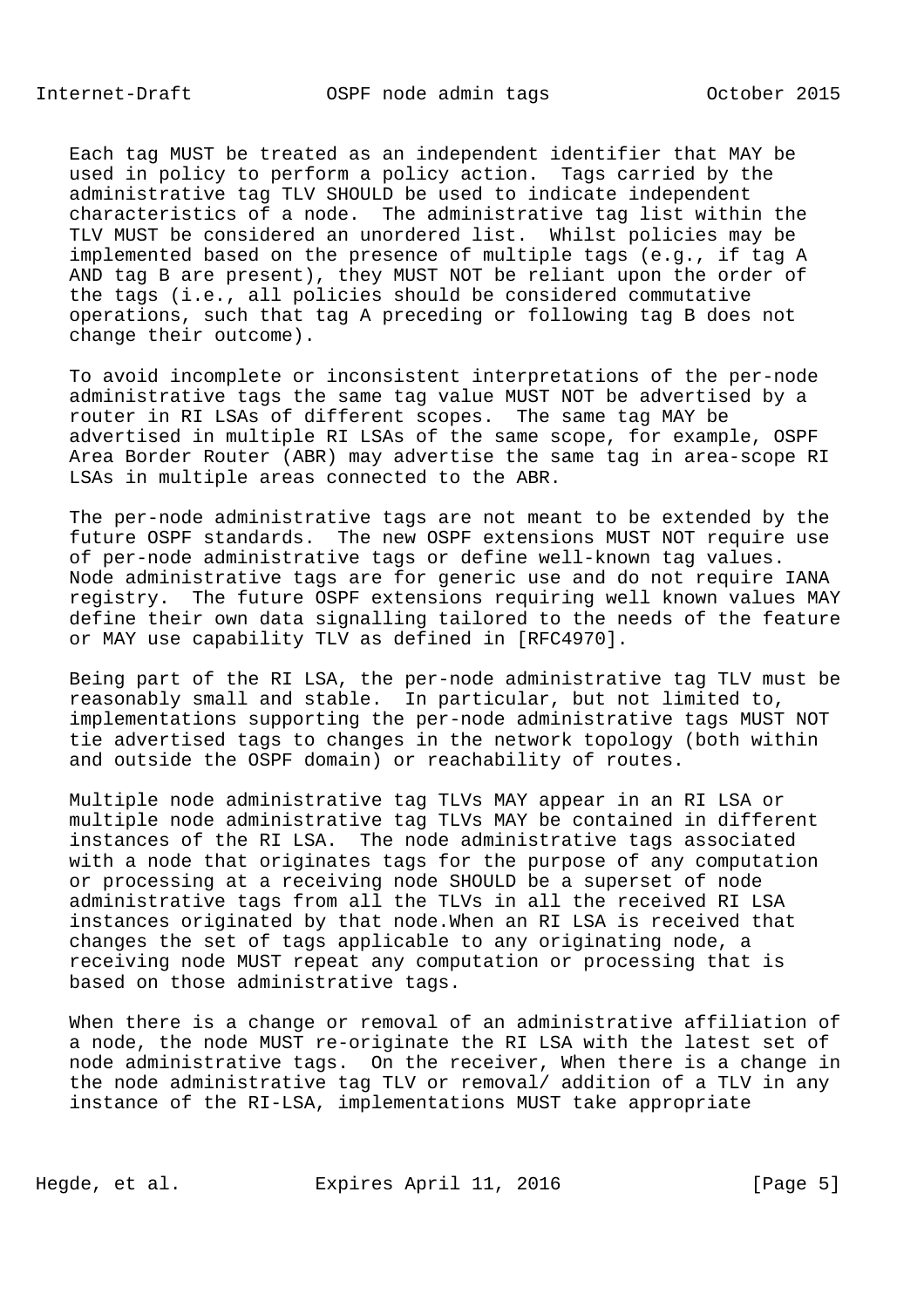measures to update its state according to the changed set of tags. Exact actions depend on features working with administrative tags and is outside of scope of this specification.

# 4. Applications

 This section lists several examples of how implementations might use the Node administrative tags. These examples are given only to demonstrate generic usefulness of the router tagging mechanism. Implementation supporting this specification is not required to implement any of the use cases. It is also worth noting that in some described use cases routers configured to advertise tags help other routers in their calculations but do not themselves implement the same functionality.

#### 4.1. Service auto-discovery

 Router tagging may be used to automatically discover group of routers sharing a particular service.

 For example, service provider might desire to establish full mesh of MPLS TE tunnels between all PE routers in the area of MPLS VPN network. Marking all PE routers with a tag and configuring devices with a policy to create MPLS TE tunnels to all other devices advertising this tag will automate maintenance of the full mesh. When new PE router is added to the area, all other PE devices will open TE tunnels to it without the need of reconfiguring them.

## 4.2. Fast-Re-routing policy

 Increased deployment of Loop Free Alternates (LFA) as defined in [RFC5286] poses operation and management challenges. [I-D.ietf-rtgwg-lfa-manageability] proposes policies which, when implemented, will ease LFA operation concerns.

 One of the proposed refinements is to be able to group the nodes in IGP domain with administrative tags and engineer the LFA based on configured policies.

(a) Administrative limitation of LFA scope

 Service provider access infrastructure is frequently designed in layered approach with each layer of devices serving different purposes and thus having different hardware capabilities and configured software features. When LFA repair paths are being computed, it may be desirable to exclude devices from being considered as LFA candidates based on their layer.

Hegde, et al. Expires April 11, 2016 [Page 6]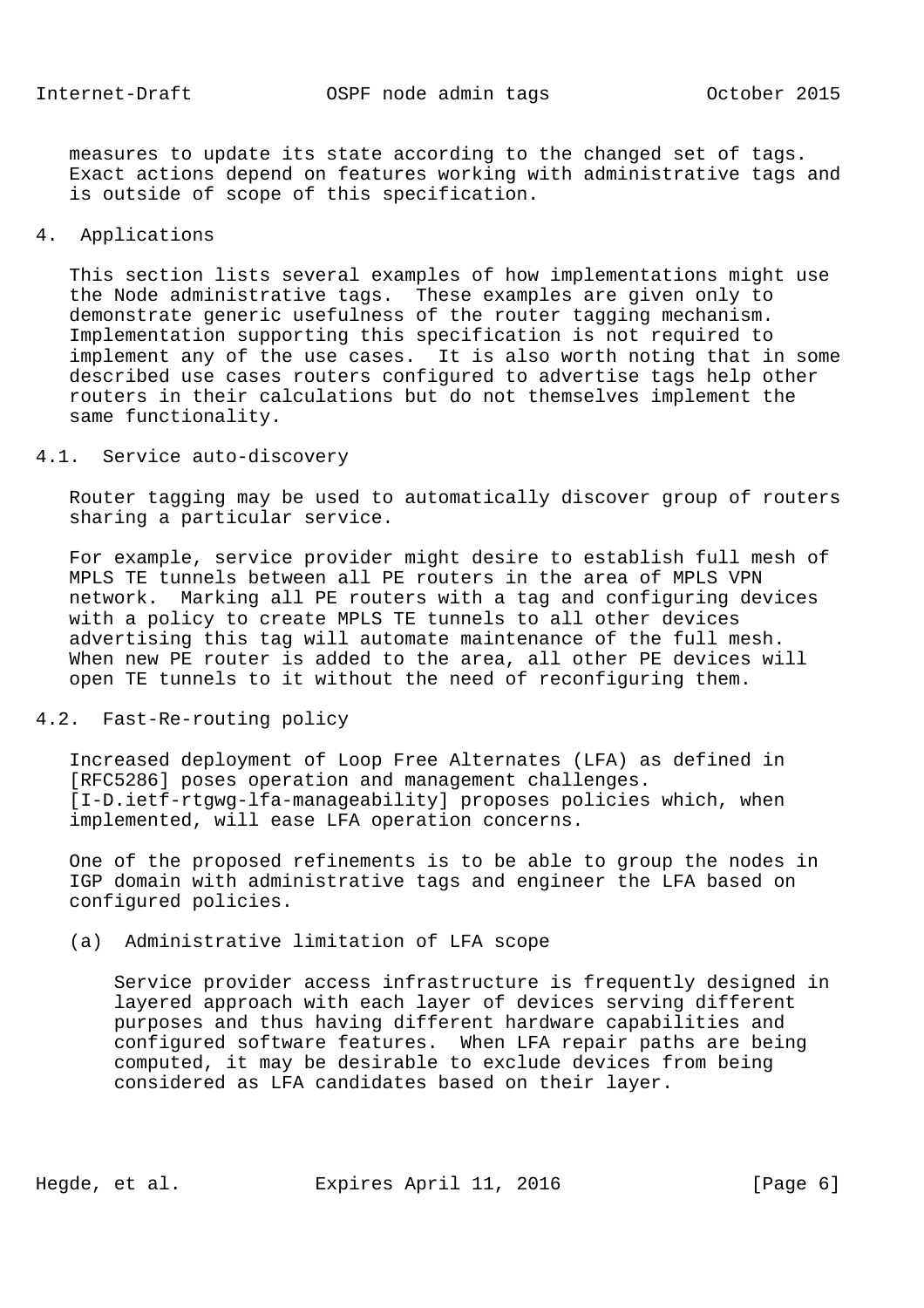For example, if the access infrastructure is divided into the Access, Distribution and Core layers it may be desirable for a Distribution device to compute LFA only via Distribution or Core devices but not via Access devices. This may be due to features enabled on Access routers; due to capacity limitations or due to the security requirements. Managing such a policy via configuration of the router computing LFA is cumbersome and error prone.

 With the Node administrative tags it is possible to assign a tag to each layer and implement LFA policy of computing LFA repair paths only via neighbors which advertise the Core or Distribution tag. This requires minimal per-node configuration and network automatically adapts when new links or routers are added.

### (b) LFA calculation optimization

 Calculation of LFA paths may require significant resources of the router. One execution of Dijkstra algorithm is required for each neighbor eligible to become next hop of repair paths. Thus a router with a few hundreds of neighbors may need to execute the algorithm hundreds of times before the best (or even valid) repair path is found. Manually excluding from the calculation neighbors which are known to provide no valid LFA (such as single-connected routers) may significantly reduce number of Dijkstra algorithm runs.

 LFA calculation policy may be configured so that routers advertising certain tag value are excluded from LFA calculation even if they are otherwise suitable.

#### 4.3. Controlling Remote LFA tunnel termination

 [RFC7490] defined a method of tunnelling traffic after connected link failure to extend the basic LFA coverage and algorithm to find tunnel tail-end routers fitting LFA requirement. In most cases proposed algorithm finds more than one candidate tail-end router. In real life network it may be desirable to exclude some nodes from the list of candidates based on the local policy. This may be either due to known limitations of the node (the router does not accept targeted LDP sessions required to implement Remote LFA tunnelling) or due to administrative requirements (for example, it may be desirable to choose tail-end router among co-located devices).

 The Node administrative tag delivers simple and scalable solution. Remote LFA can be configured with a policy to accept during the tail end router calculation as candidates only routers advertising certain tag. Tagging routers allows to both exclude nodes not capable of

Hegde, et al. Expires April 11, 2016 [Page 7]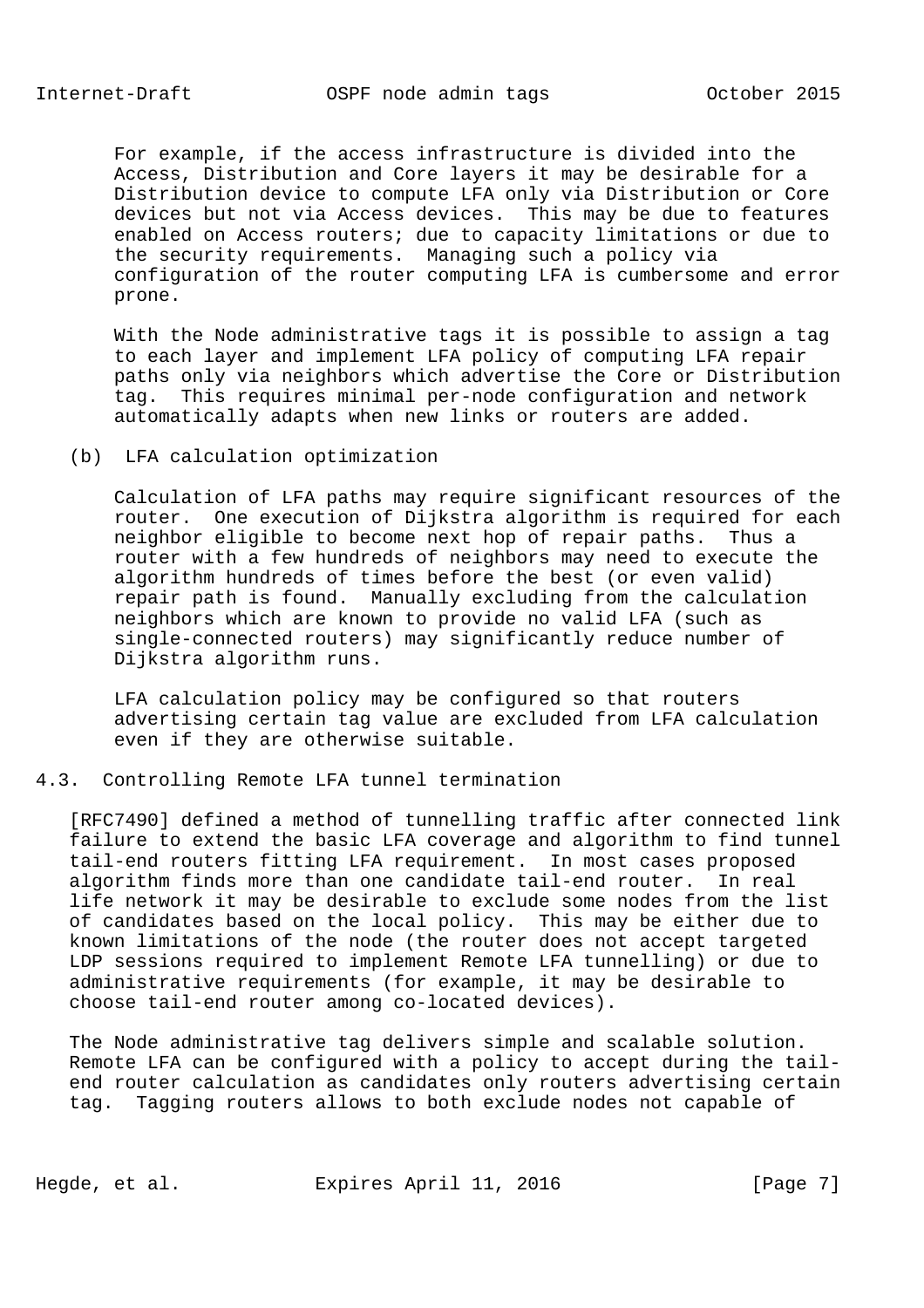serving as Remote LFA tunnel tail-ends and to define a region from which tail-end router must be selected.

### 4.4. Mobile back-haul network service deployment

 The topology of mobile back-haul network usually adopts ring topology to save fibre resource and it is divided into the aggregate network and the access network. Cell Site Gateways(CSGs) connects the eNodeBs and RNC(Radio Network Controller) Site Gateways(RSGs) connects the RNCs. The mobile traffic is transported from CSGs to RSGs. The network takes a typical aggregate traffic model that more than one access rings will attach to one pair of aggregate site gateways(ASGs) and more than one aggregate rings will attach to one pair of RSGs.



Figure 2: Mobile Backhaul Network

 A typical mobile back-haul network with access rings and aggregate links is shown in figure above. The mobile back-haul networks deploy traffic engineering due to the strict Service Level Agreements(SLA). The TE paths may have additional constraints to avoid passing via different access rings or to get completely disjoint backup TE paths. The mobile back-haul networks towards the access side change

Hegde, et al. Expires April 11, 2016 [Page 8]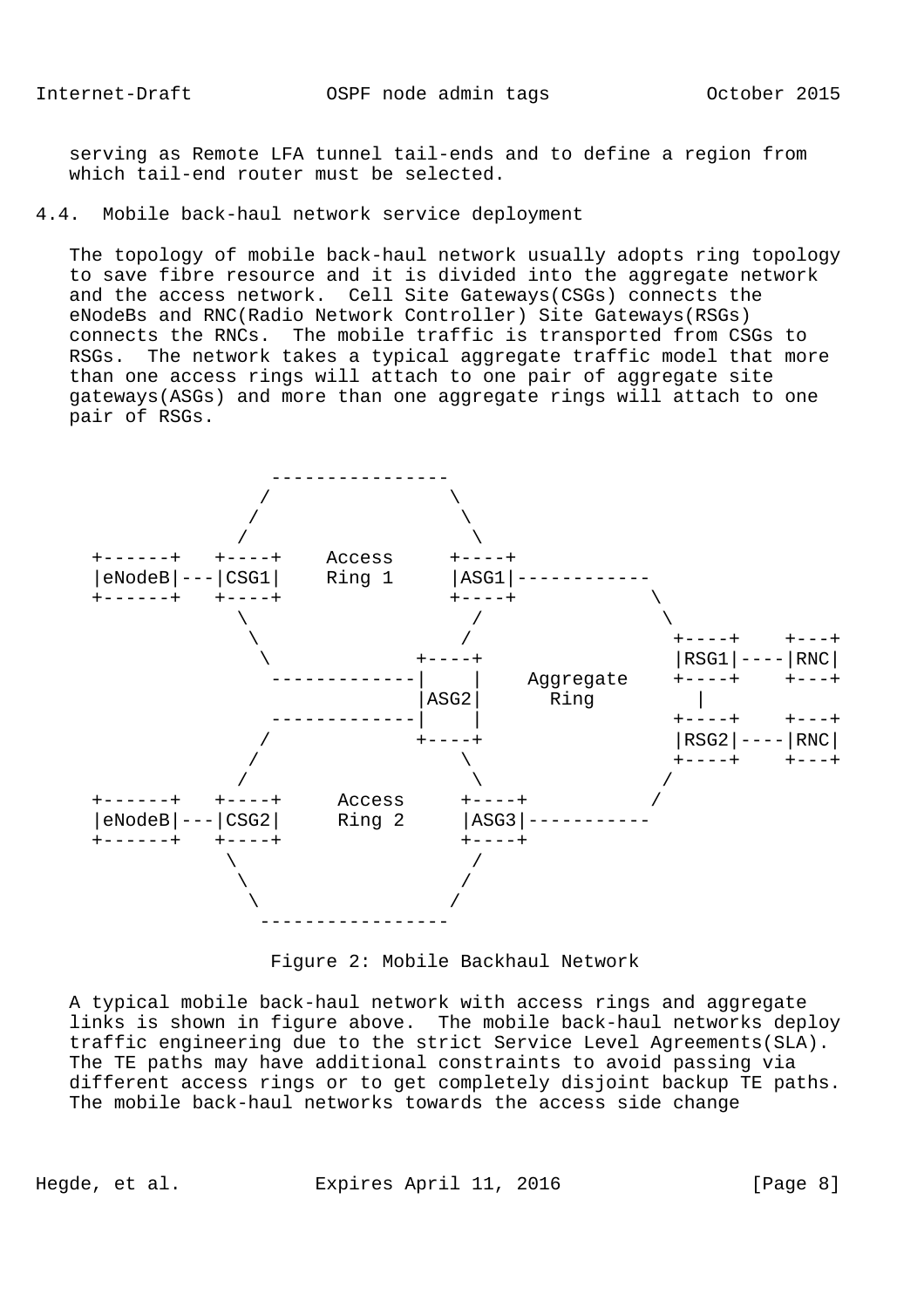frequently due to the growing mobile traffic and addition of new LTE Evolved NodeBs (eNodeB). It's complex to satisfy the requirements using cost, link color or explicit path configurations. The node administrative tag defined in this document can be effectively used to solve the problem for mobile back-haul networks. The nodes in different rings can be assigned with specific tags. TE path computation can be enhanced to consider additional constraints based on node administrative tags.

#### 4.5. Explicit routing policy

 Partially meshed network provides multiple paths between any two nodes in the network. In a data centre environment, the topology is usually highly symmetric with many/all paths having equal cost. In a long distance network, this is usually less the case for a variety of reasons (e.g. historic, fibre availability constraints, different distances between transit nodes, different roles ...). Hence between a given source and destination, a path is typically preferred over the others, while between the same source and another destination, a different path may be preferred.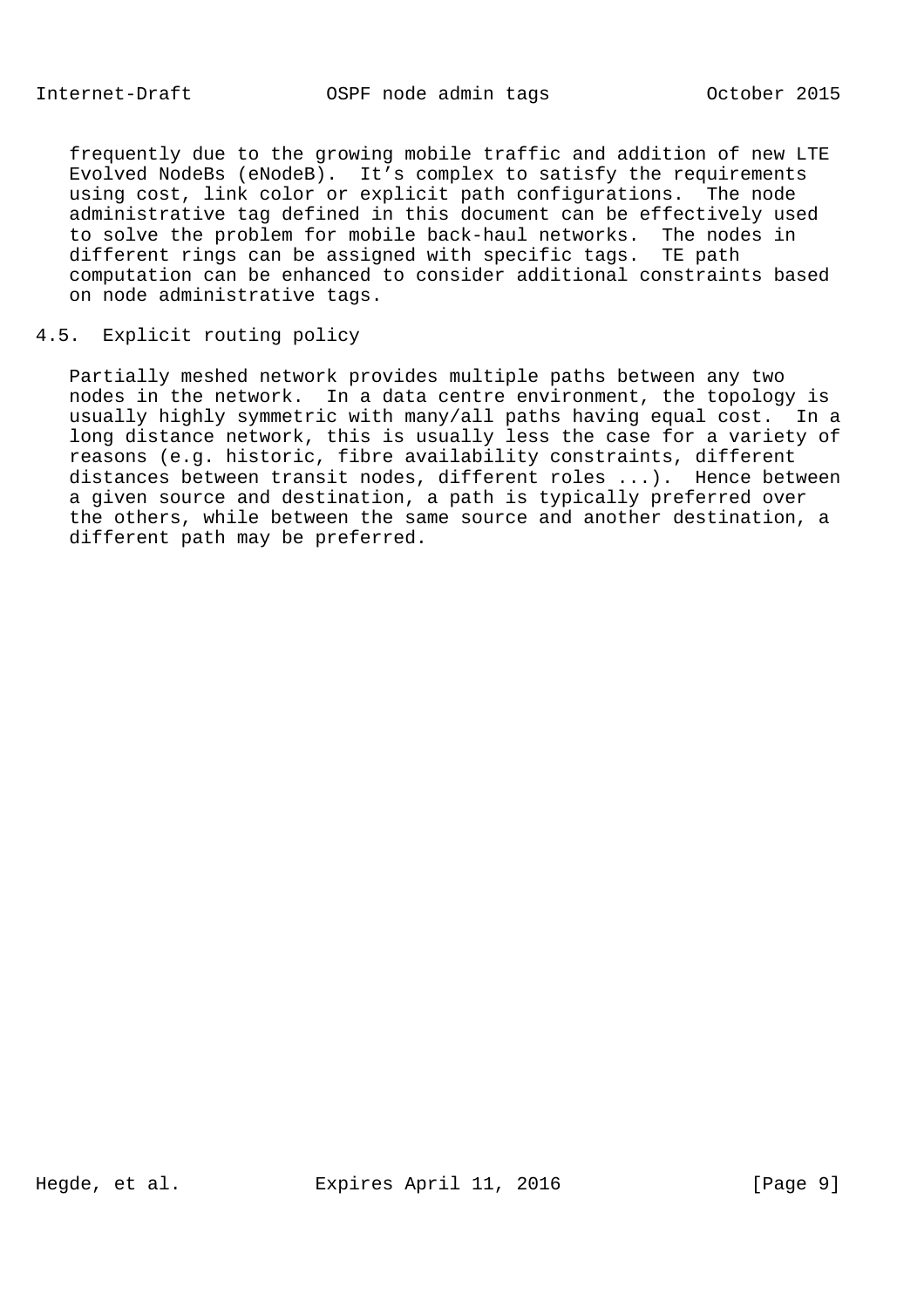

Figure 3: Explicit Routing topology

 In the above topology, operator may want to enforce the following high level explicit routing policies:

 - Traffic from A nodes to A nodes should preferably go through R or T nodes (rather than through I nodes);

 - Traffic from A nodes to I nodes must not go through R and T nodes.

 With node admin tags, tag A (resp. I, R, T) can be configured on all A (resp. I, R, T) nodes to advertise their role. The first policy is about preferring one path over another. Given the chosen metrics, it is achieved with regular SPF routing. The second policy is about prohibiting (pruning) some paths. It requires an explicit routing policy. With the use of node tags, this may be achieved with a generic CSPF policy configured on A nodes: for destination nodes

Hegde, et al. Expires April 11, 2016 [Page 10]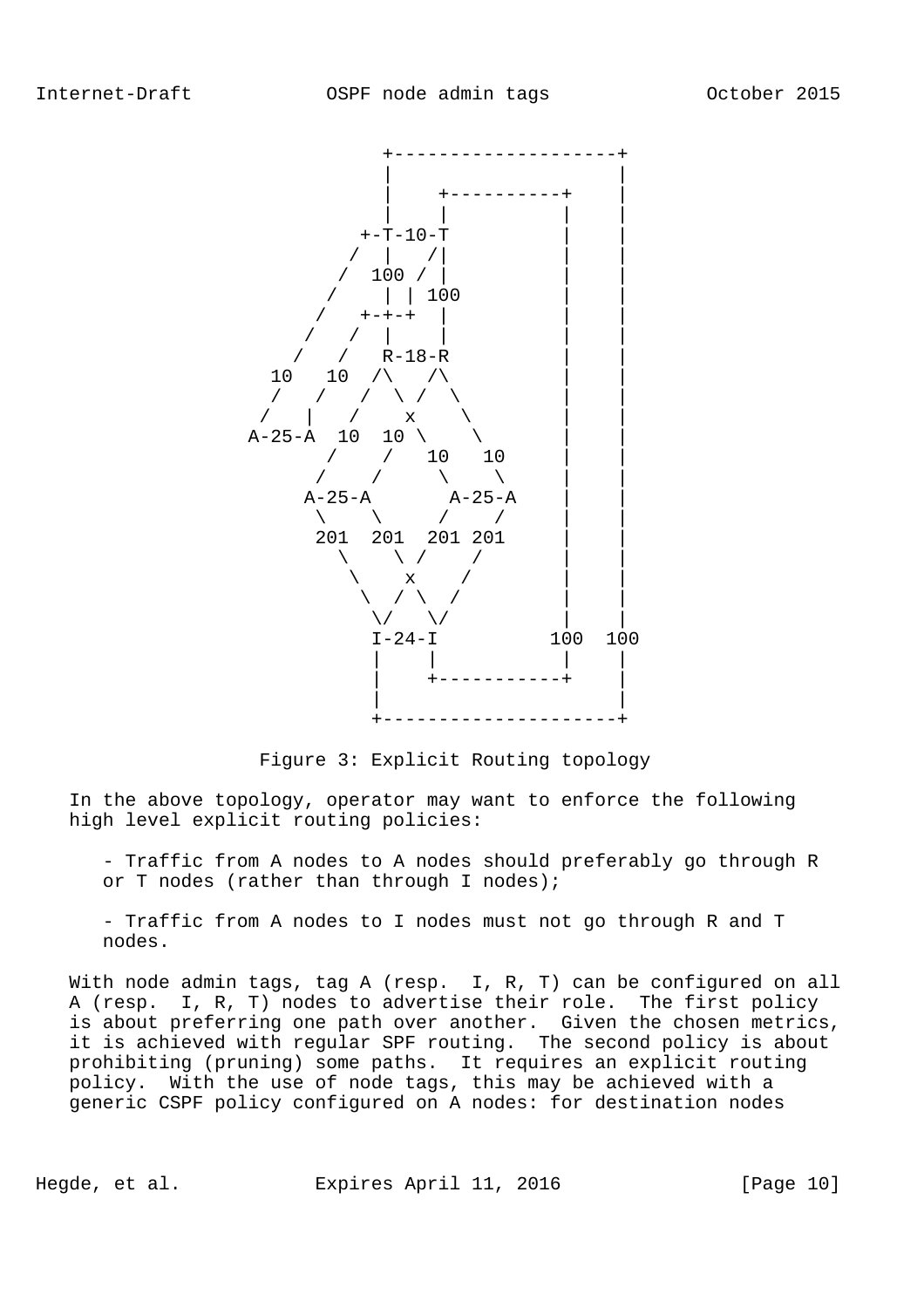having the tag "A" runs a CSPF with the exclusion of nodes having the tag "I".

# 5. Security Considerations

 Node administrative tags may be used by operators to indicate geographical location or other sensitive information. As indicated in [RFC2328] and [RFC5340] OSPF authentication mechanisms do not provide confidentiality and the information carried in node administrative tags could be leaked to an IGP snooper.

 Advertisement of tag values for one administrative domain into another risks misinterpretation of the tag values (if the two domains have assigned different meanings to the same values), which may have undesirable and unanticipated side effects.

## 6. Operational Considerations

 Operators can assign meaning to the node administrative tags which is local to the operator's administrative domain. The operational use of node administrative tags is analogical to the IS-IS prefix tags [RFC5130] and BGP communities [RFC1997]. Operational discipline and procedures followed in configuring and using BGP communities and ISIS Prefix tags is also applicable to the usage of node administrative tags.

 Defining language for local policies is outside the scope of this document. As in case of other policy applications, the pruning policies can cause the path to be completely removed from forwarding plane, and hence have the potential for more severe operational impact (e.g., node unreachability due to path removal) by comparison to preference policies that only affect path selection.

# 7. Manageability Considerations

 Node administrative tags are configured and managed using routing policy enhancements. YANG data definition language is the latest model to describe and define configuration for network devices. OSPF YANG data model is described in [I-D.ietf-ospf-yang] and routing policy configuration model is described in [I-D.ietf-rtgwg-policy-model]. These two documents will be enhanced to include the node administrative tag related configurations.

# 8. IANA Considerations

 This specification updates one OSPF registry: OSPF Router Information (RI) TLVs Registry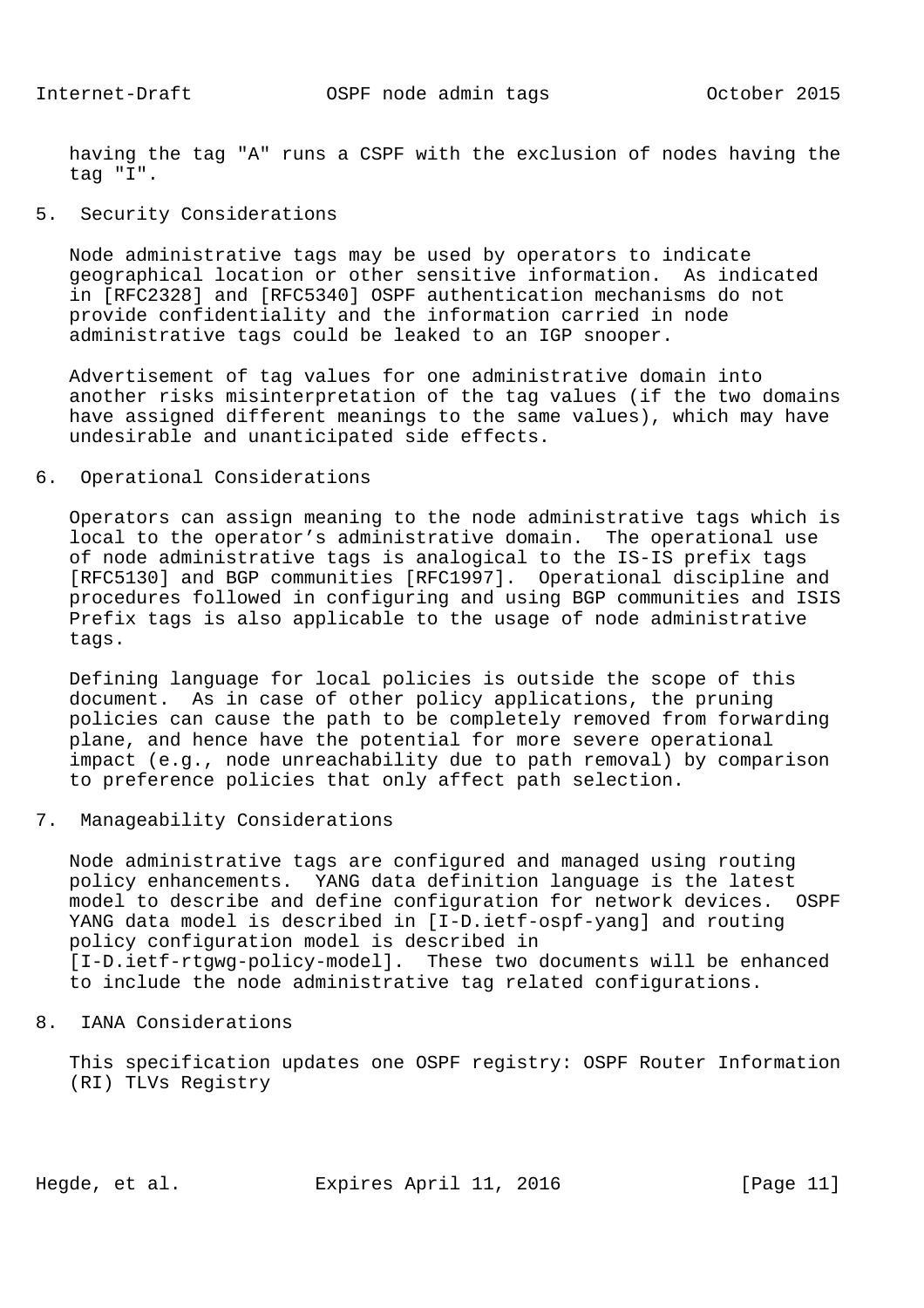i) Node Admin Tag TLV - Suggested value 10

 \*\* RFC Editor\*\*: Please replace above suggested value with the IANA assigned value.

9. Contributors

 Thanks to Hannes Gredler for his substantial review,guidance and to the editing of this document. Thanks to Harish Raguveer for his contributions to initial versions of the draft.

10. Acknowledgements

 Thanks to Bharath R, Pushpasis Sarakar and Dhruv Dhody for useful inputs. Thanks to Chris Bowers for providing useful inputs to remove ambiguity related to tag-ordering. Thanks to Les Ginsberg and Acee Lindem for the inputs. Thanks to David Black for careful review and valuable suggestions for the document especially for the operations section.

- 11. References
- 11.1. Normative References
	- [I-D.acee-ospf-rfc4970bis]
		- Lindem, A., Shen, N., Vasseur, J., Aggarwal, R., and S. Shaffer, "Extensions to OSPF for Advertising Optional Router Capabilities", draft-acee-ospf-rfc4970bis-00 (work in progress), July 2014.
	- [RFC2119] Bradner, S., "Key words for use in RFCs to Indicate Requirement Levels", BCP 14, RFC 2119, DOI 10.17487/RFC2119, March 1997, <http://www.rfc-editor.org/info/rfc2119>.
	- [RFC2328] Moy, J., "OSPF Version 2", STD 54, RFC 2328, DOI 10.17487/RFC2328, April 1998, <http://www.rfc-editor.org/info/rfc2328>.
	- [RFC4970] Lindem, A., Ed., Shen, N., Vasseur, JP., Aggarwal, R., and S. Shaffer, "Extensions to OSPF for Advertising Optional Router Capabilities", RFC 4970, DOI 10.17487/RFC4970, July 2007, <http://www.rfc-editor.org/info/rfc4970>.
	- [RFC5340] Coltun, R., Ferguson, D., Moy, J., and A. Lindem, "OSPF for IPv6", RFC 5340, DOI 10.17487/RFC5340, July 2008, <http://www.rfc-editor.org/info/rfc5340>.

Hegde, et al. Expires April 11, 2016 [Page 12]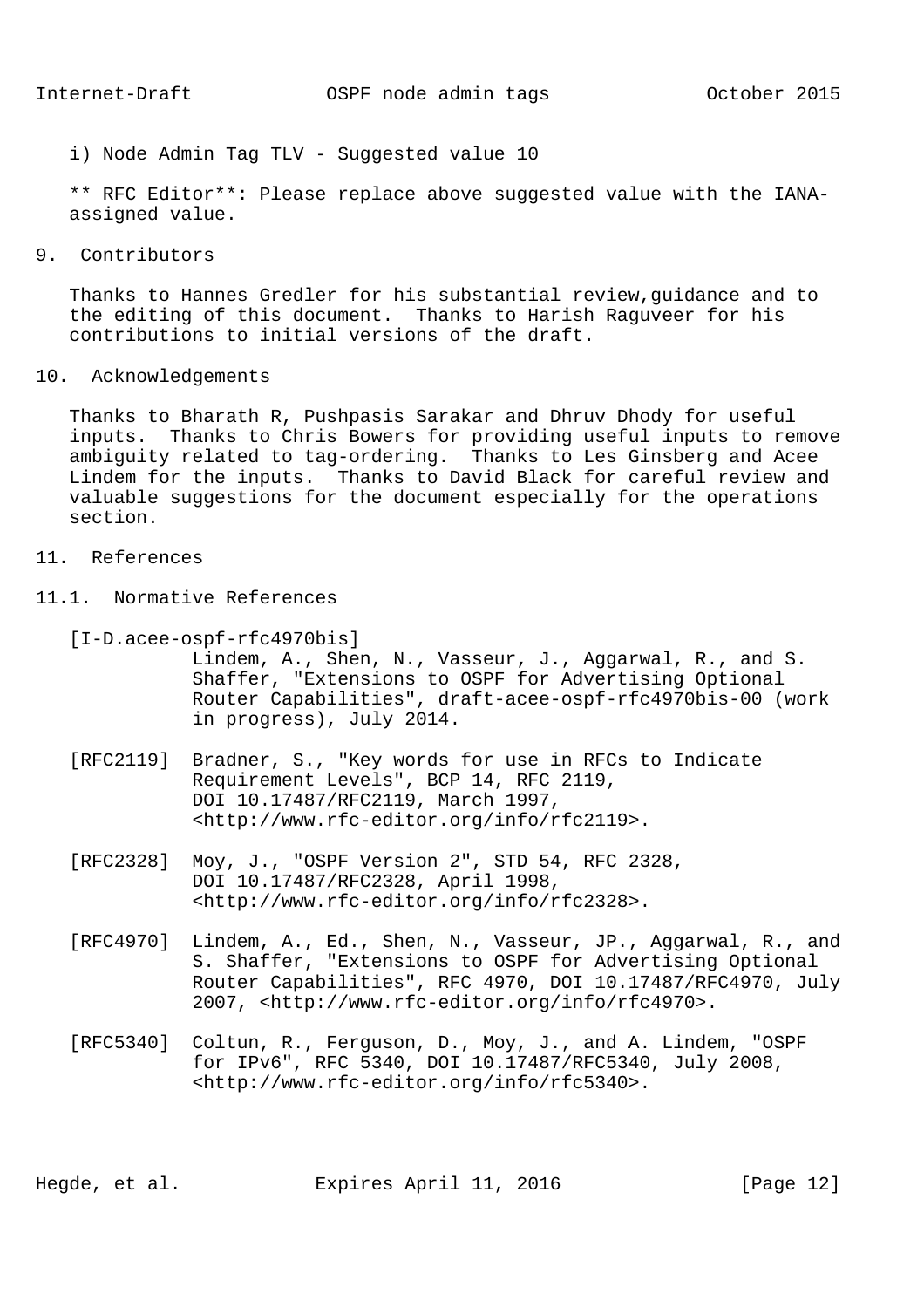- [RFC7490] Bryant, S., Filsfils, C., Previdi, S., Shand, M., and N. So, "Remote Loop-Free Alternate (LFA) Fast Reroute (FRR)", RFC 7490, DOI 10.17487/RFC7490, April 2015, <http://www.rfc-editor.org/info/rfc7490>.
- 11.2. Informative References
	- [I-D.ietf-ospf-yang] Yeung, D., Qu, Y., Zhang, J., Bogdanovic, D., and K. Koushik, "Yang Data Model for OSPF Protocol", draft-ietf ospf-yang-02 (work in progress), September 2015.
	- [I-D.ietf-rtgwg-lfa-manageability] Litkowski, S., Decraene, B., Filsfils, C., Raza, K., Horneffer, M., and P. Sarkar, "Operational management of Loop Free Alternates", draft-ietf-rtgwg-lfa manageability-11 (work in progress), June 2015.
	- [I-D.ietf-rtgwg-policy-model]

 Shaikh, A., rjs@rob.sh, r., D'Souza, K., and C. Chase, "Routing Policy Configuration Model for Service Provider Networks", draft-ietf-rtgwg-policy-model-00 (work in progress), September 2015.

- [RFC1997] Chandra, R., Traina, P., and T. Li, "BGP Communities Attribute", RFC 1997, DOI 10.17487/RFC1997, August 1996, <http://www.rfc-editor.org/info/rfc1997>.
- [RFC5130] Previdi, S., Shand, M., Ed., and C. Martin, "A Policy Control Mechanism in IS-IS Using Administrative Tags", RFC 5130, DOI 10.17487/RFC5130, February 2008, <http://www.rfc-editor.org/info/rfc5130>.
- [RFC5286] Atlas, A., Ed. and A. Zinin, Ed., "Basic Specification for IP Fast Reroute: Loop-Free Alternates", RFC 5286, DOI 10.17487/RFC5286, September 2008, <http://www.rfc-editor.org/info/rfc5286>.

Authors' Addresses

 Shraddha Hegde Juniper Networks, Inc. Embassy Business Park Bangalore, KA 560093 India

Email: shraddha@juniper.net